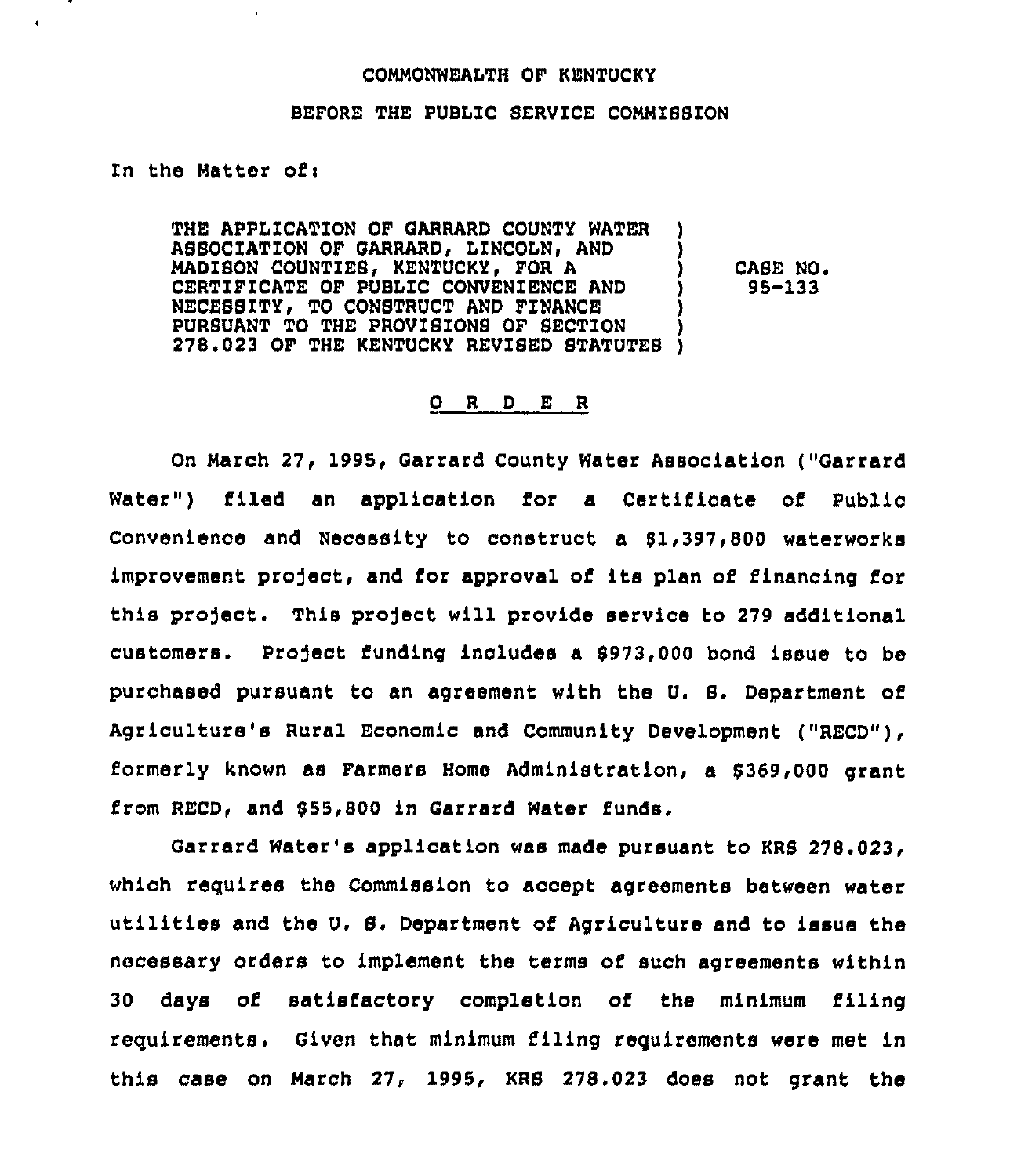Commission any discretionary authority to modify or reject any portion of this agreement.

IT IS THEREFORE ORDERED that:

 $\bullet$ 

<sup>1</sup> Oarrard Water is hereby granted a Certificate of Public Convenience and Necessity for the proposed construction project.

2. Oarrard Water's proposed plan of financing with RECD is accepted.

3. Garrard Water is authorized to issue bonds not to exceed 8973,000 to be held or insured by RECD.

4. Garrard Water shall file a copy of the "as-built" drawings and a certified statement that the construction has been satisfactorily completed in accordance with the contract plans and specifications within 60 days of the substantial completion of the construction certificated herein.

5. Oarrard Water shall monitor the adequacies of the expanded water distribution system after construction. If the level of service is inadequate or declining or the pressure to any customer falls outside the requirements of 807 KAR 5:066, Section 5(1), Oarrard Water shall take immediate action to bring the system into complianoe with Commission regulations.

Nothing contained herein shall be deemed a warranty of the Commonwealth of Kentucky, or any agency thereof, of the financing herein accepted.

-2-